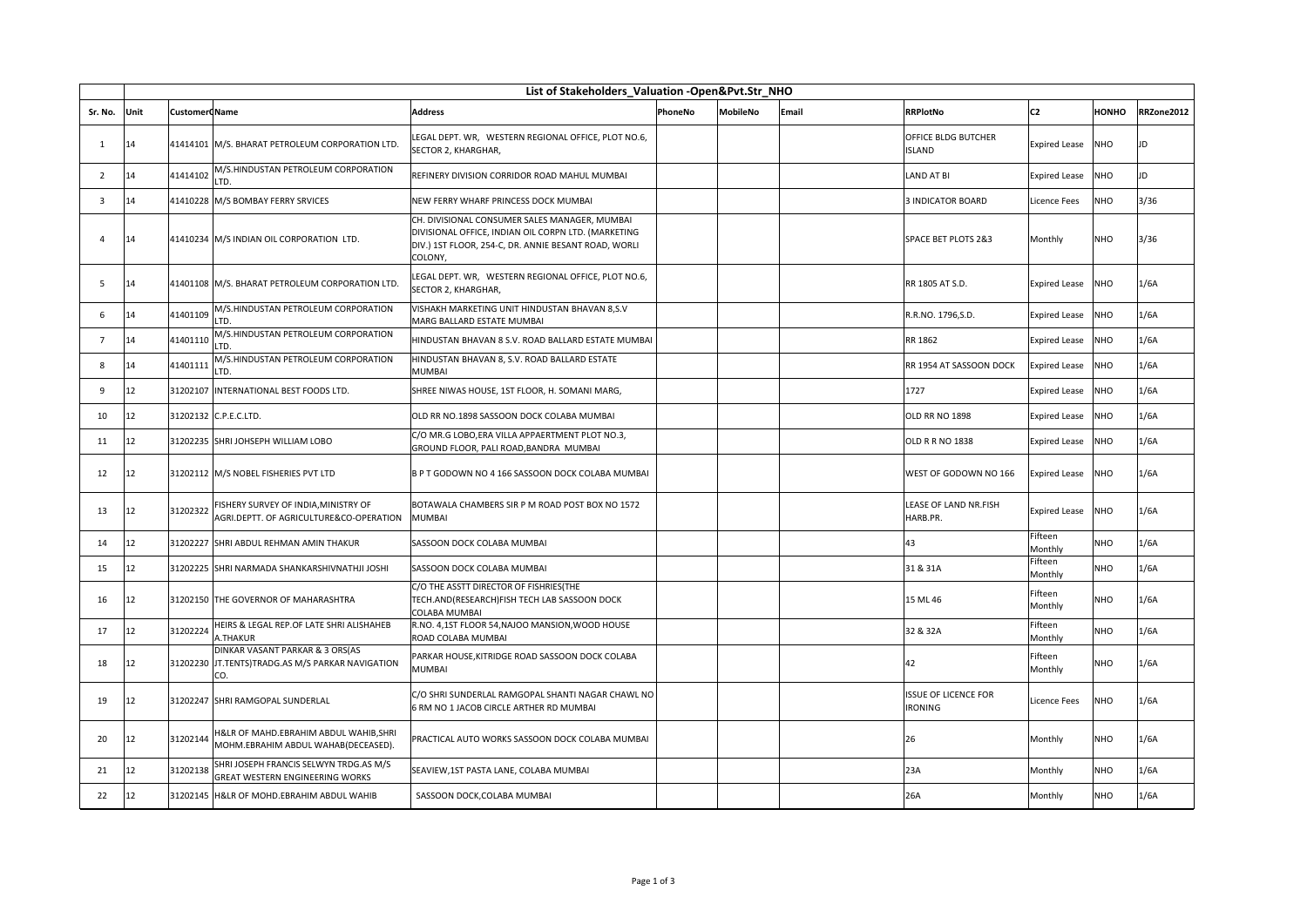|         | List of Stakeholders_Valuation -Open&Pvt.Str_NHO |                      |                                                                                 |                                                                                   |         |          |       |                                          |                |              |            |
|---------|--------------------------------------------------|----------------------|---------------------------------------------------------------------------------|-----------------------------------------------------------------------------------|---------|----------|-------|------------------------------------------|----------------|--------------|------------|
| Sr. No. | Unit                                             | <b>Customer Name</b> |                                                                                 | <b>Address</b>                                                                    | PhoneNo | MobileNo | Email | <b>RRPlotNo</b>                          | C <sub>2</sub> | <b>HONHO</b> | RRZone2012 |
| 23      | 12                                               | 31202146             | H&LR OF MOHD.EBRAHIM ABDUL WAHIB,SHRI<br>MOHM.EBRAHIM WAHAB(DECEASED)           | PRACTICL AUTO WORKS SASSOON DOCK, COLABA MUMBAI                                   |         |          |       | 26B                                      | Monthly        | <b>NHO</b>   | 1/6A       |
| 24      | 12                                               |                      | 31202119 SHRI KAPIL PARAKOT MOHOMED                                             | 166 SASSOON DOCK COLABA MUMBAI                                                    |         |          |       | 27 A                                     | Monthly        | <b>NHO</b>   | 1/6A       |
| 25      | 12                                               |                      | 31202149 M/S ELECTRO ENGINEERING CO (PVT) LTD                                   | SEAVIEW 1ST PASTA LANE COLABA MUMBAI                                              |         |          |       | 38 A                                     | Monthly        | <b>NHO</b>   | 1/6A       |
| 26      | 12                                               | 31202136             | SHRI JOSEPH FRANCIS SELWYN TRADG.AS M/S<br>GREAT WESTERN ENGG.WORKS.            | SEAVIEW 1ST PASTA LANE COLABA MUMBAI                                              |         |          |       | 23 B                                     | Monthly        | <b>NHO</b>   | 1/6A       |
| 27      | 12                                               | 31202131             | SHRI JOE SELWYN, SOLE PROP.OF M/S GREAT<br>WESTERN ENGINEERING WORKS.           | SEAVIEW 1ST PASTA LANE COLABA MUMBAI                                              |         |          |       | 61                                       | Monthly        | <b>NHO</b>   | 1/6A       |
| 28      | 12                                               |                      | 31202143 SHRI PREMJI MORARJI RUPAREL                                            | COLABA AUTO CENTRE SASSOON DOCK COLABA MUMBAI                                     |         |          |       | 29 AND 29A                               | Monthly        | <b>NHO</b>   | 1/6A       |
| 29      | 12                                               | 31202250             | SHRI SOLI SHARURJI RAGI TRADING AS VACCUM<br>FISHERIES & REFRIDGERATION CO.     | 166, SASSOON DOCK COLABA MUMBAI                                                   |         |          |       | PASS.ON R.SIDE COMPT 3<br><b>GDN 166</b> | Monthly        | <b>NHO</b>   | 1/6A       |
| 30      | 12                                               |                      | 31209103 OIL AND NATURAL GAS CORPORATION LTD                                    | Planning & Monitoring group, 120, Dronagiri Bhavan, Uran<br>Plant District Raigad |         |          |       | LAND AT ONGC'S JD<br>TERMINAL            | Monthly        | <b>NHO</b>   | 1/6A       |
| 31      | 14                                               | 41401101             | KARANJA MACHHIMAR,VIVIDH KARYAKARI<br>SAHKARI SOCIETY LTD.                      |                                                                                   |         |          |       | 13 AT SOUTH DOCK                         | Monthly        | NHO          | 1/6A       |
| 32      | 14                                               |                      | 41401103 KARANJIA MACHHIMAR V.K.S.S.LTD                                         | A&S POST - KARANJA, TALUKA-URAN DISTRICT KOLABA<br>RAIGAD                         |         |          |       | PLOT NO 14 AT SOUTH WHARF<br><b>SDK</b>  | Monthly        | <b>NHO</b>   | 1/6A       |
| 33      | 14                                               | 41401104             | RAIGAD JILLA MACHHIMAR<br>MADHYAVARTISAHAKARI SOCIETY LTD.                      | SASOON DOCK.(SD-6),COLABA                                                         |         |          |       | <b>SPACE AT SOUTH WHARF</b><br>S.DOCK    | Monthly        | <b>NHO</b>   | 1/6A       |
| 34      | 14                                               |                      | 41401105 MAHARASHTRA RAJYA MACHHIMAR S.S.LTD                                    | 3, MAHATMA PHULE FISH MARKET MUMBAI                                               |         |          |       | SPACE AT SOUTH WHARF                     | Monthly        | <b>NHO</b>   | 1/6A       |
| 35      | 14                                               |                      | 41401107 SHRI GAFFAR LATIF LAKHA                                                | SPACE AT SOUTH-WHARF, BEHIND VIRKUT<br>COMPANY, SASSOON DOCK, COLABA, MUMBAI.     |         |          |       | SPACE AT SOUTH WHARF                     | Monthly        | NHO          | 1/6A       |
| 36      | 14                                               |                      | 41401102 H & L R OF SHRI V.M. MANDHLE (DECEASED)                                | MADHUVATI FARM, AT & POST AWAS, TAL- ALIBAG, DIST-<br>RAIGAD                      |         |          |       | SPACE AT SOUTH WHARF S.D.                | Monthly        | NHO          | 1/6A       |
| 37      | 14                                               |                      | 41401106 H & LR OF LT.COL.M.M.MANDHALE(DEC)                                     | C-44, DADAR PASCHIM APT. K. DHURU MARG, OFF CADEL<br>ROAD, DADAR (W)              |         |          |       | SPACE AT SOUTH WHARF                     | Monthly        | <b>NHO</b>   | 1/6A       |
| 38      | 12                                               | 31202221             | SHRI HOMI P GANDHI TRADING AS THE BOMBAY<br>ICE MANUFACTURING CO.               | 10-12 COCHIN STREET BALLARD ESTATE MUMBAI                                         |         |          |       | 35                                       | Monthly        | NHO          | 1/6A       |
| 39      | 12                                               | 31202126             | SHRI RUMMY KEKI JAMADAR & 1 OTHER (AS<br>JT.TENANT)TRDG.AS SULTANIA TRDG.AGENCY | MADINA MANSION NEW CRAWFORD MARKET MUMBAI                                         |         |          |       | 52                                       | Monthly        | NHO          | 1/6A       |
| 40      | 12                                               |                      | 31202201 SHRI RAMCHANDRA TRIMBAK DATE                                           | SASSOON DOCK COLABA MUMBAI                                                        |         |          |       | 31B                                      | Monthly        | <b>NHO</b>   | 1/6A       |
| 41      | 12                                               | 31202204             | SHRI ADAM MAHOMMED                                                              | MADINA BLDG.3RD FLOOR A BLOCK, R.NO.47 MUSAFAR<br>KHANA ROAD, MUMBAI              |         |          |       | 36 D-1                                   | Monthly        | <b>NHO</b>   | 1/6A       |
| 42      | 12                                               |                      | 31202220 THE CITY ICE SUPPLYING & COLD STORAGE LTD                              | PLOT NO-36, SASSOON DOCK ESTATE, FISH BUNDER, ICE BOX                             |         |          |       | 36                                       | Monthly        | <b>NHO</b>   | 1/6A       |
| 43      | 12                                               |                      | 31202223 SHRI JANARDAN BHAGOO KAWAD                                             | SASSOON DOCK COLABA MUMBAI                                                        |         |          |       | 33 & 33A                                 | Monthly        | NHO          | 1/6A       |
| 44      | 12                                               |                      | 31202202 ABBAS ABDUL KADAR                                                      | C/O BOMBAY FISHERIES SASSOON DOCK COLABA MUMBAI                                   |         |          |       | 32 B                                     | Monthly        | <b>NHO</b>   | 1/6A       |
| 45      | 12                                               |                      | 31202218 SHRI JAYASING SAMBHAJI CHAWAN                                          | PARKAR HOUSE SASSOON DOCK COLABA MUMBAI                                           |         |          |       | 36 B/E                                   | Monthly        | <b>NHO</b>   | 1/6A       |
| 46      | 12                                               |                      | 31202207 SHRI KUNDALIK SHANKAR SANGALE                                          | SASSOON DOCK COLABA MUMBAI                                                        |         |          |       | 36 C-1                                   | Monthly        | <b>NHO</b>   | 1/6A       |
| 47      | 12                                               |                      | 31202209 SHRI GORAKHANATH HIRA SANGLE                                           | SASSOON DOCK COLABA MUMBAI                                                        |         |          |       | 36 C/C                                   | Monthly        | <b>NHO</b>   | 1/6A       |